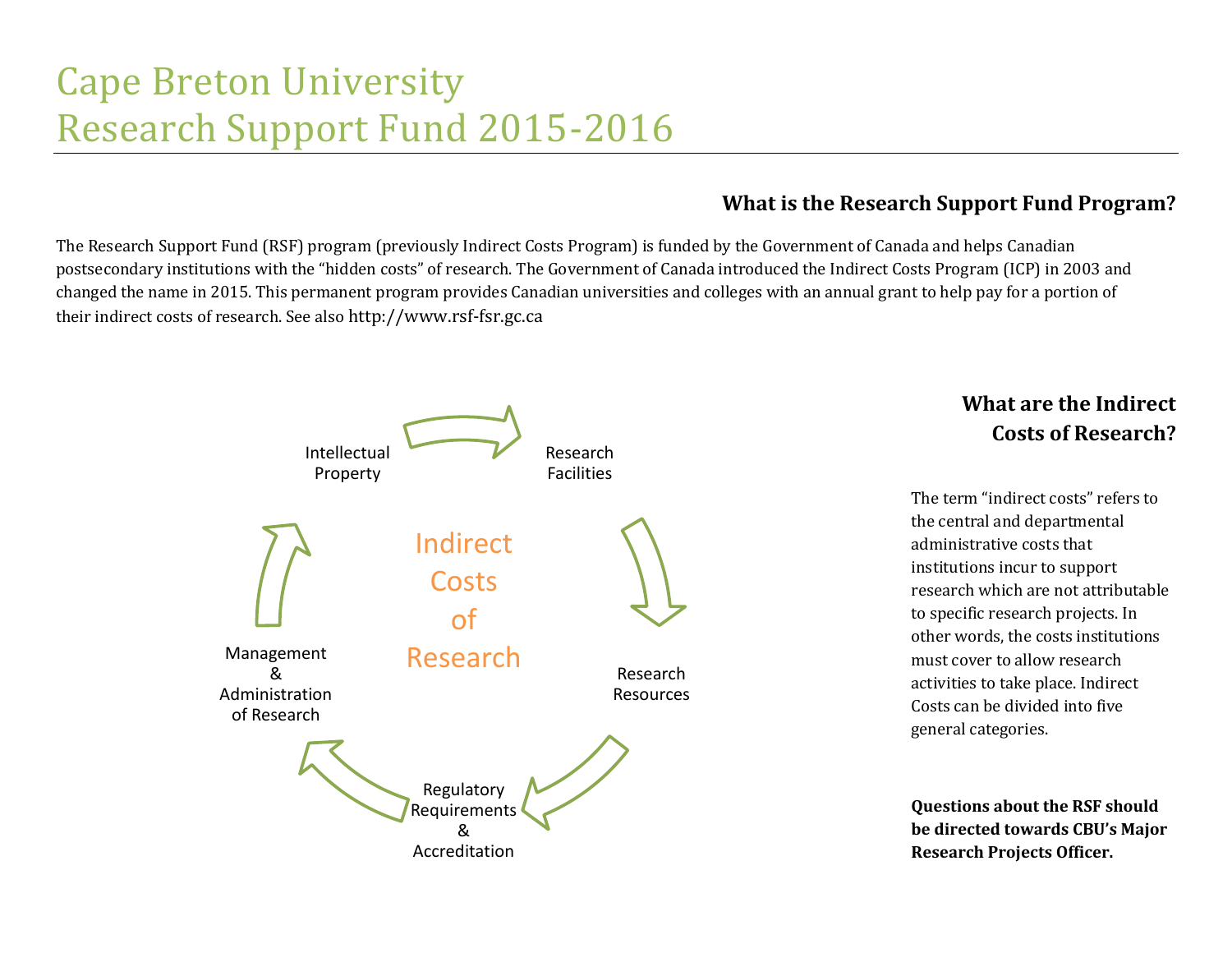#### **How is the Research Support Fund Calculated?**

Grants are based on funding that institutions have received from the three federal granting agencies in the three years preceding the grant cycle (based on the fiscal year).

| <b>Average revenues from CIHR, NSERC &amp; SSHRC</b><br>research grants | <b>Funding from</b><br><b>Research Support Fund</b> | This formula provides higher rates of funding for the<br>institutions that receive the least amount of money<br>from the federal research granting agencies. In this<br>way, the Research Support Fund helps smaller<br>universities and colleges provide adequate support to<br>their research programs and strengthen their<br>research capacity. See also http://www.rsf-<br>fsr.gc.ca/apply-demande/calculations-eng.aspx |
|-------------------------------------------------------------------------|-----------------------------------------------------|-------------------------------------------------------------------------------------------------------------------------------------------------------------------------------------------------------------------------------------------------------------------------------------------------------------------------------------------------------------------------------------------------------------------------------|
| First \$100,000                                                         | 80%                                                 |                                                                                                                                                                                                                                                                                                                                                                                                                               |
| Next \$900,000                                                          | 50%                                                 |                                                                                                                                                                                                                                                                                                                                                                                                                               |
| Next \$6 million                                                        | 40%                                                 |                                                                                                                                                                                                                                                                                                                                                                                                                               |

### **How Much Is CBU Allocated?**

In 2015-2016, we were allocated \$251,225. We were also informed of our allocation for 2016-2017, which is \$291,112.